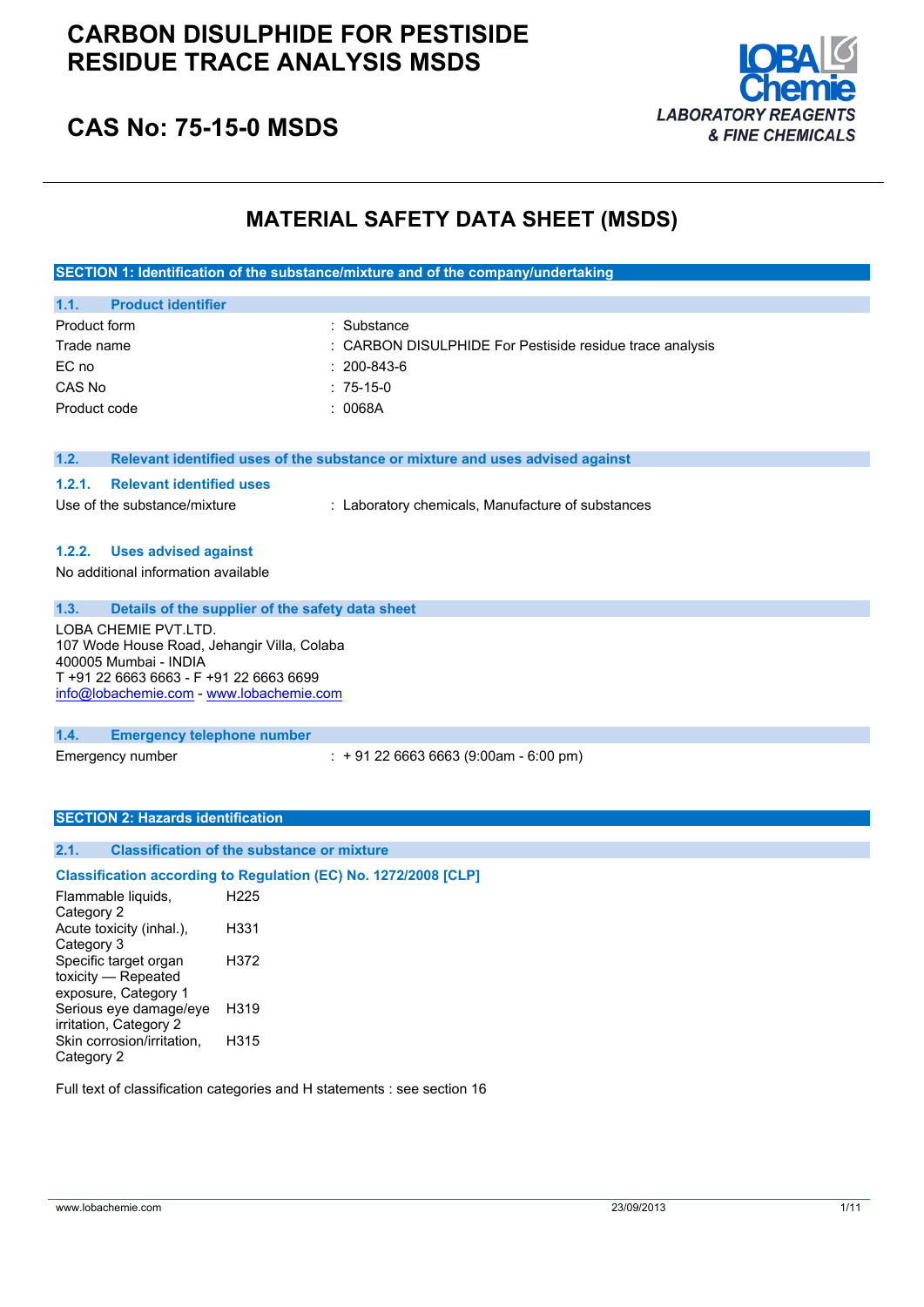Safety Data Sheet

**Classification according to Directive 67/548/EEC or 1999/45/EC**

Repr.Cat.3; R62 Repr.Cat.3; R63 F; R11 T; R23 Xi; R36 Xi; R38 R48 Full text of R-phrases: see section 16

**Adverse physicochemical, human health and environmental effects** No additional information available



### **2.3. Other hazards**

No additional information available

| <b>SECTION 3: Composition/information on ingredients</b> |                                                          |  |  |  |
|----------------------------------------------------------|----------------------------------------------------------|--|--|--|
|                                                          |                                                          |  |  |  |
| 3.1.                                                     | <b>Substance</b>                                         |  |  |  |
| Name                                                     | : CARBON DISULPHIDE For Pestiside residue trace analysis |  |  |  |
| CAS No                                                   | $:75-15-0$                                               |  |  |  |
| EC no                                                    | $: 200 - 843 - 6$                                        |  |  |  |

Full text of R- and H-phrases: see section 16

**3.2. Mixture**

Not applicable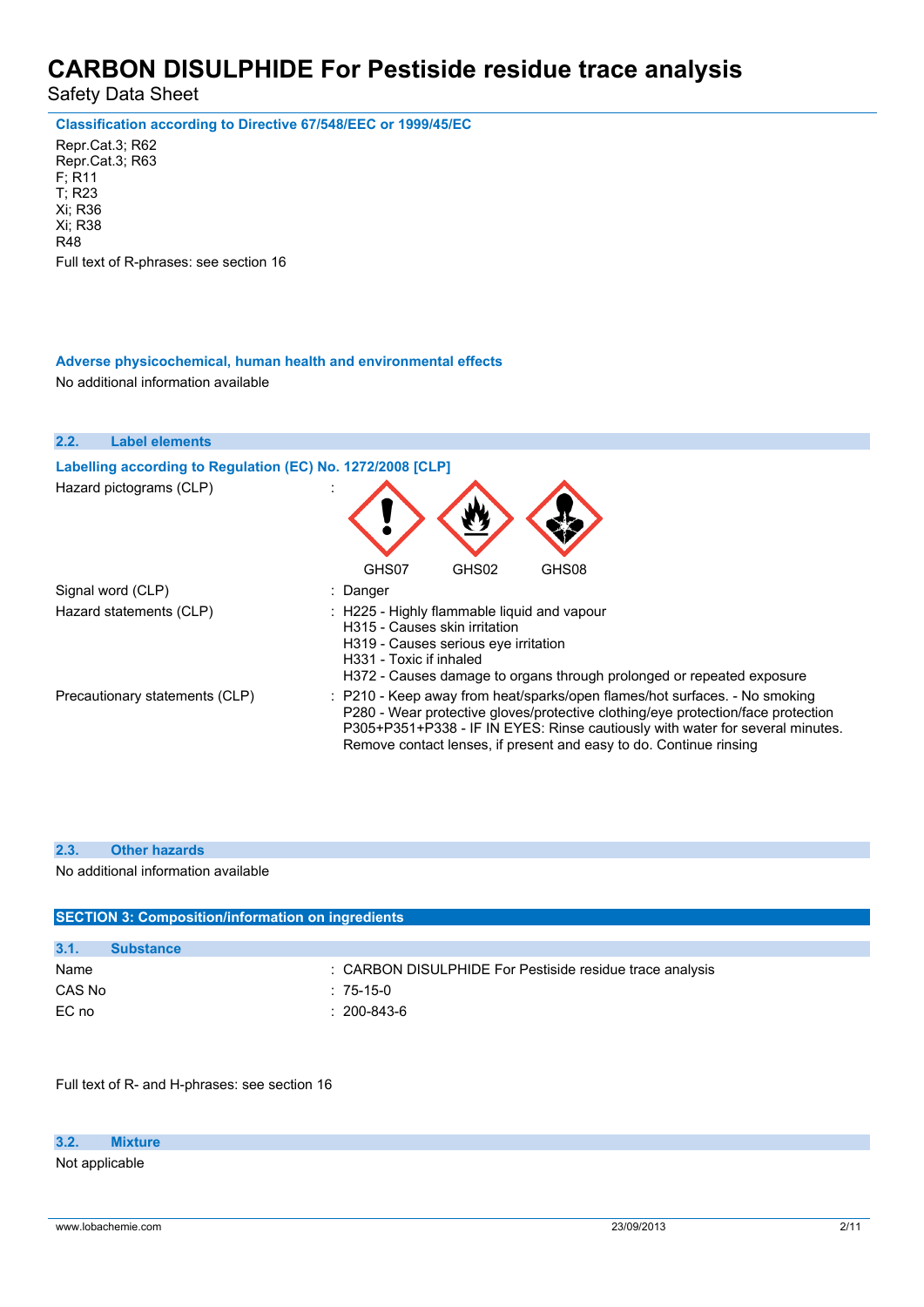Safety Data Sheet

**SECTION 4: First aid measures**

| 4.1.        | <b>Description of first aid measures</b>                    |                                                                                                                                                                                                                                                                             |
|-------------|-------------------------------------------------------------|-----------------------------------------------------------------------------------------------------------------------------------------------------------------------------------------------------------------------------------------------------------------------------|
|             | First-aid measures after inhalation                         | : Remove person to fresh air and keep comfortable for breathing. Give oxygen or<br>artificial respiration if necessary. If you feel unwell, seek medical advice.                                                                                                            |
|             | First-aid measures after skin contact                       | Rinse skin with water/shower. Remove/Take off immediately all contaminated<br>clothing. Wash with plenty of soap and water. Wash contaminated clothing before<br>reuse. If skin irritation occurs: Get medical advice/attention. Specific treatment (see<br>on this label). |
|             | First-aid measures after eye contact                        | Rinse cautiously with water for several minutes. Remove contact lenses, if present<br>and easy to do. Continue rinsing. If eye irritation persists: Get medical<br>advice/attention.                                                                                        |
|             | First-aid measures after ingestion                          | : Rinse mouth out with water.                                                                                                                                                                                                                                               |
| 4.2.        | Most important symptoms and effects, both acute and delayed |                                                                                                                                                                                                                                                                             |
|             | Symptoms/injuries                                           | : Causes damage to organs through prolonged or repeated exposure.                                                                                                                                                                                                           |
|             | Symptoms/injuries after skin contact                        | : Causes skin irritation.                                                                                                                                                                                                                                                   |
|             | Symptoms/injuries after eye contact                         | : Causes serious eye irritation.                                                                                                                                                                                                                                            |
| 4.3.        |                                                             | Indication of any immediate medical attention and special treatment needed                                                                                                                                                                                                  |
|             | No additional information available                         |                                                                                                                                                                                                                                                                             |
|             | <b>SECTION 5: Firefighting measures</b>                     |                                                                                                                                                                                                                                                                             |
| 5.1.        | <b>Extinguishing media</b>                                  |                                                                                                                                                                                                                                                                             |
|             | Suitable extinguishing media                                | : dry chemical powder, alcohol-resistant foam, carbon dioxide (CO2).                                                                                                                                                                                                        |
|             | Unsuitable extinguishing media                              | : Do not use a heavy water stream.                                                                                                                                                                                                                                          |
| 5.2.        | Special hazards arising from the substance or mixture       |                                                                                                                                                                                                                                                                             |
| Fire hazard |                                                             | : Highly flammable liquid and vapour.                                                                                                                                                                                                                                       |
|             | Explosion hazard                                            | : May form flammable/explosive vapour-air mixture.                                                                                                                                                                                                                          |
| 5.3.        | <b>Advice for firefighters</b>                              |                                                                                                                                                                                                                                                                             |
|             | No additional information available                         |                                                                                                                                                                                                                                                                             |
|             | <b>SECTION 6: Accidental release measures</b>               |                                                                                                                                                                                                                                                                             |
| 6.1.        |                                                             | Personal precautions, protective equipment and emergency procedures                                                                                                                                                                                                         |
|             | General measures                                            | : Remove ignition sources. Use special care to avoid static electric charges. No naked<br>lights. No smoking.                                                                                                                                                               |
| 6.1.1.      | For non-emergency personnel                                 |                                                                                                                                                                                                                                                                             |
|             | Emergency procedures                                        | : Evacuate unnecessary personnel.                                                                                                                                                                                                                                           |
| 6.1.2.      | For emergency responders                                    |                                                                                                                                                                                                                                                                             |
|             | Protective equipment                                        | : Use personal protective equipment as required.                                                                                                                                                                                                                            |
|             | <b>Emergency procedures</b>                                 | : Stop release.                                                                                                                                                                                                                                                             |
| 6.2.        | <b>Environmental precautions</b>                            |                                                                                                                                                                                                                                                                             |
|             | Avoid release to the environment.                           |                                                                                                                                                                                                                                                                             |
| 6.3.        | Methods and material for containment and cleaning up        |                                                                                                                                                                                                                                                                             |
|             | Methods for cleaning up                                     | : Collect spillage. On land, sweep or shovel into suitable containers. Soak up spills<br>with inert solids, such as clay or diatomaceous earth as soon as possible.                                                                                                         |
| 6.4.        | <b>Reference to other sections</b>                          |                                                                                                                                                                                                                                                                             |

No additional information available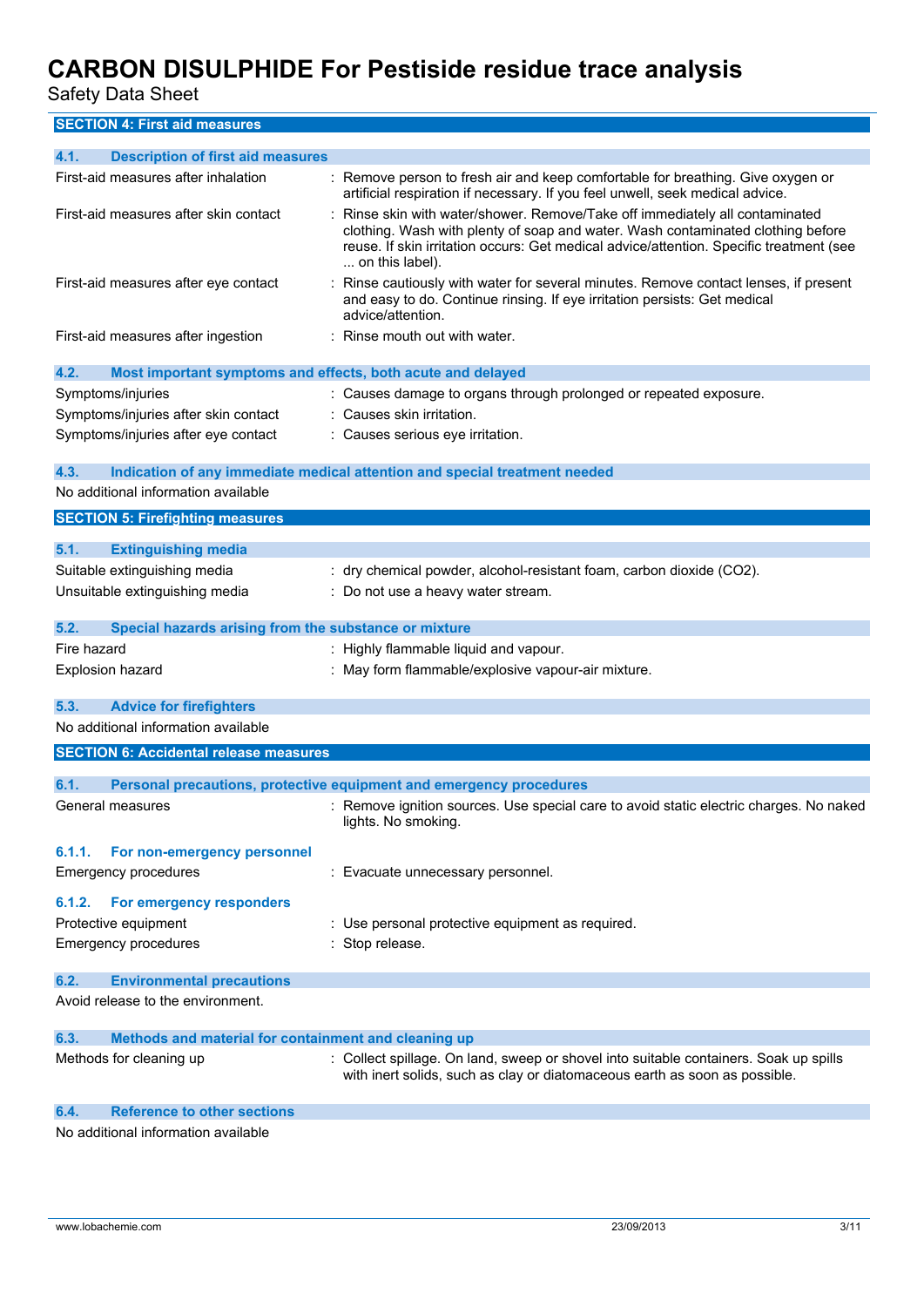Safety Data Sheet

| <b>SECTION 7: Handling and storage</b>                               |                                                                                                                                                                                                    |
|----------------------------------------------------------------------|----------------------------------------------------------------------------------------------------------------------------------------------------------------------------------------------------|
| <b>Precautions for safe handling</b><br>7.1.                         |                                                                                                                                                                                                    |
| Additional hazards when processed                                    | : Handle empty containers with care because residual vapours are flammable.                                                                                                                        |
| Precautions for safe handling                                        | : No naked lights. No smoking. Use only non-sparking tools. Do not breathe<br>dust/fume/gas/mist/vapours/spray.                                                                                    |
| Hygiene measures                                                     | : Wash  thoroughly after handling. Do not eat, drink or smoke when using this<br>product.                                                                                                          |
| Conditions for safe storage, including any incompatibilities<br>7.2. |                                                                                                                                                                                                    |
| Technical measures                                                   | : Proper grounding procedures to avoid static electricity should be followed.<br>Ground/bond container and receiving equipment. Use explosion-proof<br>electrical/ventilating/lighting/ equipment. |
| Storage conditions                                                   | : Keep in fireproof place. Keep container tightly closed.                                                                                                                                          |
| Incompatible materials                                               | : Heat sources.                                                                                                                                                                                    |
| 7.3.<br><b>Specific end use(s)</b>                                   |                                                                                                                                                                                                    |
| No additional information available                                  |                                                                                                                                                                                                    |
| <b>SECTION 8: Exposure controls/personal protection</b>              |                                                                                                                                                                                                    |
| <b>Control parameters</b><br>8.1.                                    |                                                                                                                                                                                                    |

No additional information available

| <b>Exposure controls</b><br>8.2.                              |                                      |
|---------------------------------------------------------------|--------------------------------------|
| Hand protection                                               | : protective gloves                  |
| Eye protection                                                | : Chemical goggles or safety glasses |
| Skin and body protection                                      | : Wear suitable protective clothing  |
| Respiratory protection                                        | : Wear appropriate mask              |
| <b>SECTION 9: Physical and chemical properties</b>            |                                      |
| 9.1.<br>Information on basic physical and chemical properties |                                      |
| Physical state                                                | : Liquid                             |
| Colour                                                        | : Clear Colorless.                   |
| Odour                                                         | : stench.                            |
| Odour threshold                                               | : No data available                  |
| pH                                                            | : No data available                  |
| Relative evaporation rate (butylacetate=1)                    | $\therefore$ ≥ 22.6                  |
| Melting point                                                 | $: -100 °C$                          |
| Freezing point                                                | : No data available                  |
| Boiling point                                                 | : 46 $^{\circ}$ C                    |
| Flash point                                                   | $: -30 °C$                           |
| Auto-ignition temperature                                     | : 100 $^{\circ}$ C                   |
|                                                               |                                      |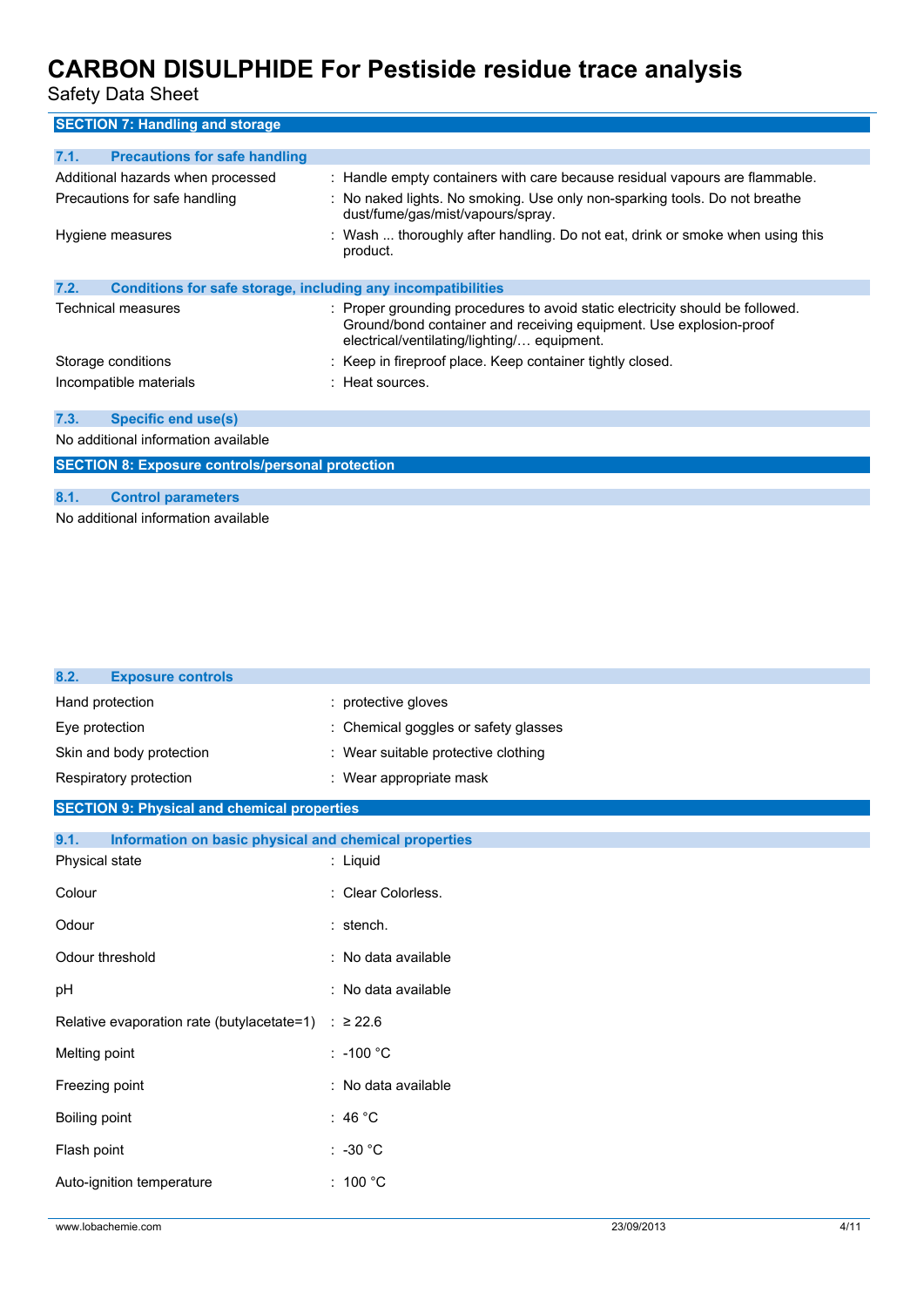## Safety Data Sheet

| Salely Dala Sheet                                                                    |                                          |  |  |  |
|--------------------------------------------------------------------------------------|------------------------------------------|--|--|--|
| Decomposition temperature                                                            | : Extremely flammable.                   |  |  |  |
| Flammability (solid, gas)                                                            | : Highly flammable liquid and vapour     |  |  |  |
| Vapour pressure                                                                      | : 300 mm Hg at 20°C                      |  |  |  |
| Relative vapour density at 20 °C                                                     | : 2.6                                    |  |  |  |
| Relative density                                                                     | : No data available                      |  |  |  |
| Density<br>Relative gas density<br>Solubility                                        | : 1.26<br>: 2.63<br>: Water: 0.2 g/100ml |  |  |  |
| Log Pow                                                                              | : No data available                      |  |  |  |
| Viscosity, kinematic                                                                 | : No data available                      |  |  |  |
| Viscosity, dynamic                                                                   | : No data available                      |  |  |  |
| <b>Explosive properties</b>                                                          | : No data available                      |  |  |  |
| Oxidising properties                                                                 | : No data available                      |  |  |  |
| <b>Explosive limits</b>                                                              | $: 0.013 - 0.5$ vol %                    |  |  |  |
|                                                                                      |                                          |  |  |  |
| <b>Other information</b><br>9.2.<br>No additional information available              |                                          |  |  |  |
| <b>SECTION 10: Stability and reactivity</b>                                          |                                          |  |  |  |
|                                                                                      |                                          |  |  |  |
| 10.1.<br><b>Reactivity</b>                                                           |                                          |  |  |  |
| No additional information available                                                  |                                          |  |  |  |
| 10.2.<br><b>Chemical stability</b>                                                   |                                          |  |  |  |
| Highly flammable liquid and vapour. May form flammable/explosive vapour-air mixture. |                                          |  |  |  |
| 10.3.<br><b>Possibility of hazardous reactions</b>                                   |                                          |  |  |  |
| No additional information available                                                  |                                          |  |  |  |
| 10.4.<br><b>Conditions to avoid</b>                                                  |                                          |  |  |  |

Open flame. Direct sunlight.

### **10.5. Incompatible materials**

#### No additional information available

#### **10.6. Hazardous decomposition products**

May release flammable gases.

### **SECTION 11: Toxicological information**

# **11.1. Information on toxicological effects**

| Acute toxicity |  |  |  |  |
|----------------|--|--|--|--|
|----------------|--|--|--|--|

: Inhalation: Toxic if inhaled.

| Skin corrosion/irritation         | : Causes skin irritation.        |            |      |
|-----------------------------------|----------------------------------|------------|------|
| Serious eye damage/irritation     | : Causes serious eye irritation. |            |      |
| Respiratory or skin sensitisation | : Not classified                 |            |      |
| Germ cell mutagenicity            | : Not classified                 |            |      |
| Carcinogenicity                   | Not classified                   |            |      |
| www.lobachemie.com                |                                  | 23/09/2013 | 5/11 |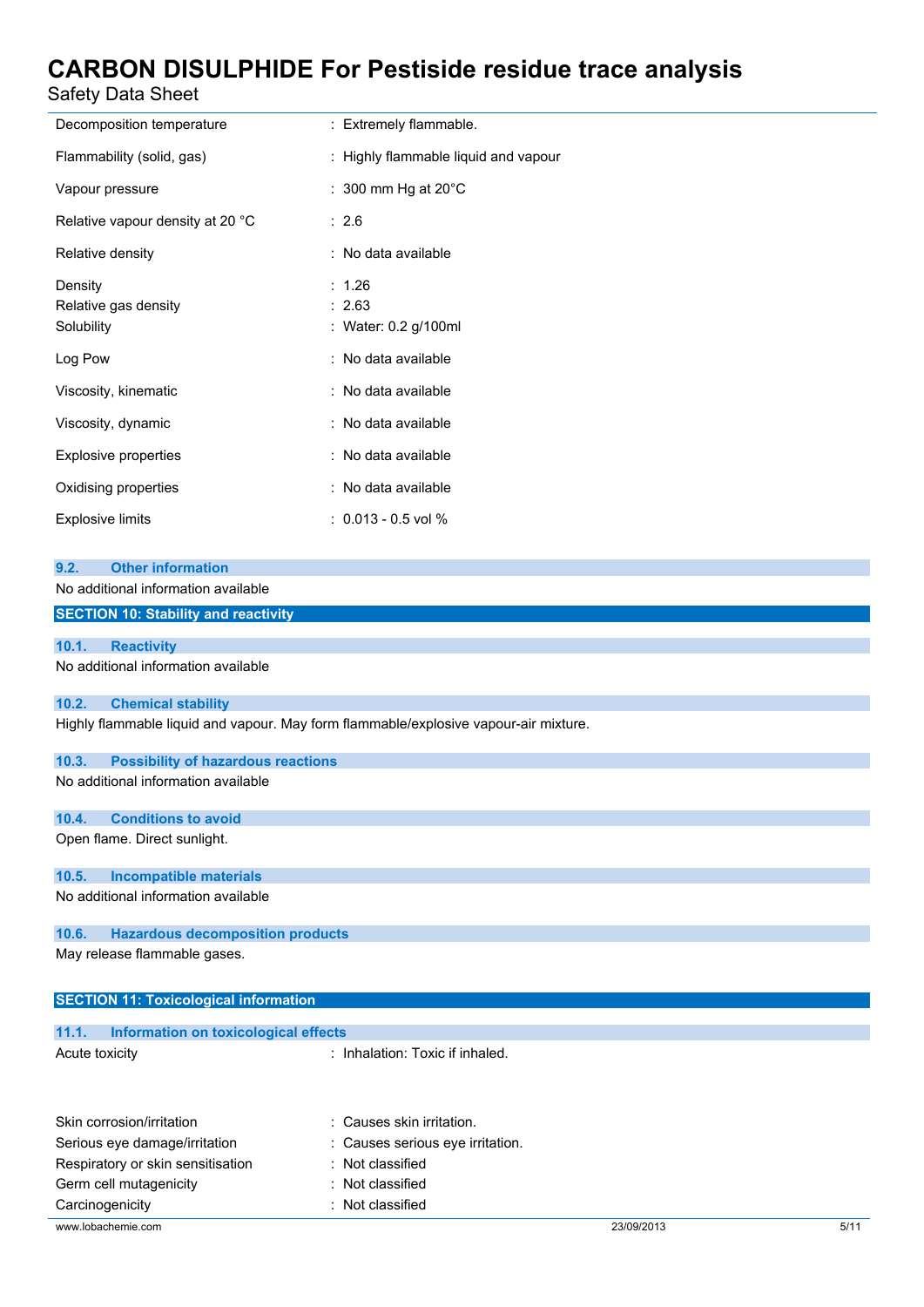Safety Data Sheet

| Reproductive toxicity<br>Specific target organ toxicity (single<br>exposure) | : Not classified<br>: Not classified                              |
|------------------------------------------------------------------------------|-------------------------------------------------------------------|
| Specific target organ toxicity (repeated<br>exposure)                        | : Causes damage to organs through prolonged or repeated exposure. |
| Aspiration hazard                                                            | $:$ Not classified                                                |

### **SECTION 12: Ecological information**

### **12.1. Toxicity** No additional information available

| 12.2. | <b>Persistence and degradability</b>             |                                                                             |
|-------|--------------------------------------------------|-----------------------------------------------------------------------------|
|       | No additional information available              |                                                                             |
| 12.3. | <b>Bioaccumulative potential</b>                 |                                                                             |
|       | No additional information available              |                                                                             |
| 12.4. | <b>Mobility in soil</b>                          |                                                                             |
|       | No additional information available              |                                                                             |
| 12.5. | <b>Results of PBT and vPvB assessment</b>        |                                                                             |
|       | No additional information available              |                                                                             |
| 12.6. | <b>Other adverse effects</b>                     |                                                                             |
|       | No additional information available              |                                                                             |
|       | <b>SECTION 13: Disposal considerations</b>       |                                                                             |
| 13.1. | <b>Waste treatment methods</b>                   |                                                                             |
|       | Product/Packaging disposal<br>recommendations    | : Dispose of contents/container to                                          |
|       | Additional information                           | : Handle empty containers with care because residual vapours are flammable. |
|       | <b>SECTION 14: Transport information</b>         |                                                                             |
|       | In accordance with ADR / RID / IMDG / IATA / ADN |                                                                             |
| 14.1. | <b>UN number</b>                                 |                                                                             |

| 14.1.        | <b>UN number</b> |                   |
|--------------|------------------|-------------------|
| UN-No. (ADR) |                  | $\therefore$ 1131 |
|              | UN-No. (IMDG)    | : 1131            |
| UN-No.(IATA) |                  | : 1131            |
|              |                  |                   |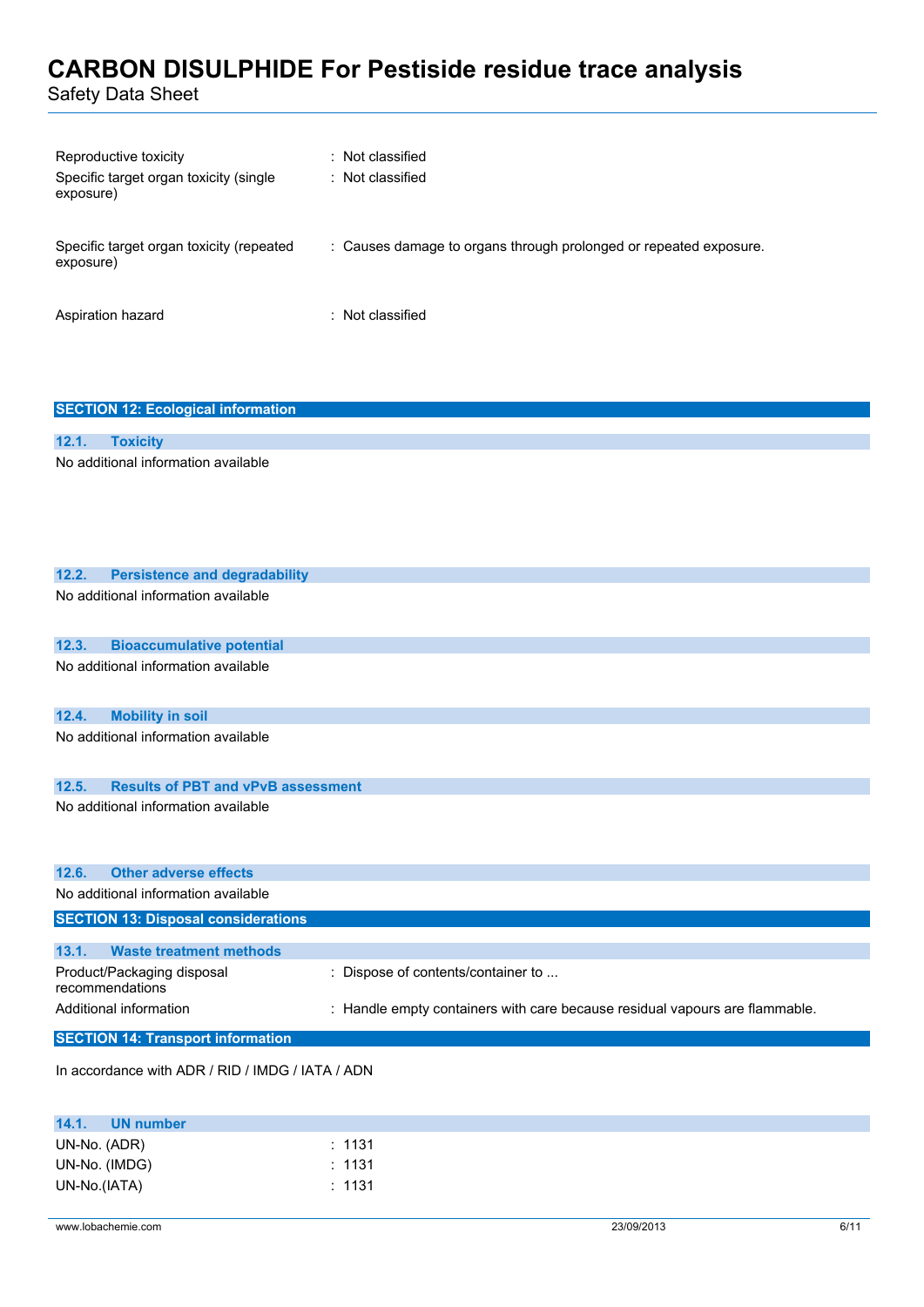Safety Data Sheet

| UN-No.(ADN)  | : 1131 |
|--------------|--------|
| UN-No. (RID) | : 1131 |

| UN proper shipping name |
|-------------------------|
|-------------------------|

| Proper Shipping Name (ADR)            | : CARBON DISULPHIDE                                             |
|---------------------------------------|-----------------------------------------------------------------|
| Proper Shipping Name (IMDG)           | : CARBON DISULPHIDE                                             |
| Proper Shipping Name (IATA)           | : CARBON DISULPHIDE                                             |
| Proper Shipping Name (ADN)            | : CARBON DISULPHIDE                                             |
| Proper Shipping Name (RID)            | : CARBON DISULPHIDE                                             |
| Transport document description (ADR)  | : UN 1131 CARBON DISULPHIDE, 3 (6.1), I, (C/E)                  |
| Transport document description (IMDG) | : UN 1131 CARBON DISULPHIDE, $3(6.1)$ , $1(-30^{\circ}$ C c.c.) |
| Transport document description (IATA) | : UN 1131 CARBON DISULPHIDE, $3(6.1)$ , I                       |
| Transport document description (ADN)  | : UN 1131 CARBON DISULPHIDE, 3 (6.1), I                         |
| Transport document description (RID)  | : UN 1131 CARBON DISULPHIDE, 3 (6.1), I                         |

### **14.3. Transport hazard class(es)**

### **ADR**

| Transport hazard class(es) (ADR) |  |
|----------------------------------|--|
| Danger labels (ADR)              |  |



### **IMDG**

Transport hazard class(es) (IMDG) : 3 (6.1) Danger labels (IMDG) is a set of the state of the state of the state of the state of the state of the state of the state of the state of the state of the state of the state of the state of the state of the state of the sta

| 3(6.1) |
|--------|
| 3, 6.1 |

 $: 3 (6.1)$  $: 3, 6.1$ 



### **IATA**

Transport hazard class(es) (IATA) : 3 (6.1) Hazard labels (IATA) : 3, 6.1



 $: 3 (6.1)$  $: 3, 6.1$ 

### **ADN**

| Transport hazard class(es) (ADN) |  |
|----------------------------------|--|
| Danger labels (ADN)              |  |

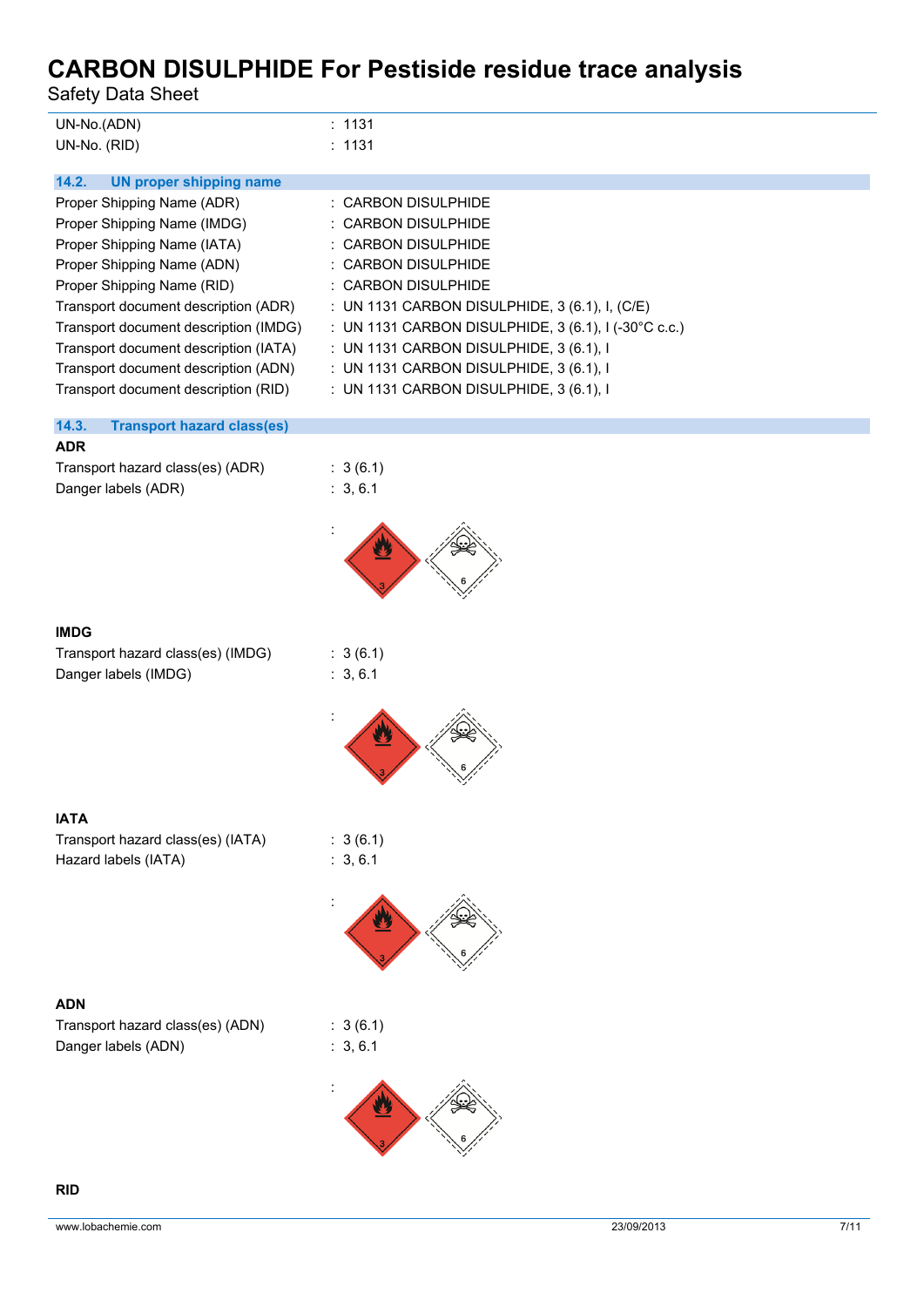Safety Data Sheet

| Transport hazard class(es) (RID)<br>Danger labels (RID) | : 3(6.1)<br>: 3, 6.1                     |
|---------------------------------------------------------|------------------------------------------|
| 14.4.<br><b>Packing group</b>                           |                                          |
| Packing group (ADR)                                     | $\therefore$ 1                           |
| Packing group (IMDG)                                    | $\pm$ 1                                  |
| Packing group (IATA)                                    | $\pm$ 1                                  |
| Packing group (ADN)                                     | $\pm$ 1                                  |
| Packing group (RID)                                     | $\therefore$ 1                           |
|                                                         |                                          |
| <b>Environmental hazards</b><br>14.5.                   |                                          |
| Dangerous for the environment                           | : No                                     |
| Marine pollutant                                        | : No                                     |
| Other information                                       | : No supplementary information available |

#### **14.6. Special precautions for user**

| - Overland transport                                                       |   |                    |
|----------------------------------------------------------------------------|---|--------------------|
| Classification code (ADR)                                                  |   | FT <sub>1</sub>    |
| Limited quantities (ADR)                                                   |   | 0                  |
| Excepted quantities (ADR)                                                  |   | : E0               |
| Packing instructions (ADR)                                                 |   | : P <sub>001</sub> |
| Special packing provisions (ADR)                                           |   | $:$ PP31           |
| Mixed packing provisions (ADR)                                             |   | : MP7, MP17        |
| Portable tank and bulk container<br>instructions (ADR)                     |   | T <sub>14</sub>    |
| Portable tank and bulk container special<br>provisions (ADR)               |   | $:$ TP2, TP7       |
| Tank code (ADR)                                                            |   | $:$ L10CH          |
| Tank special provisions (ADR)                                              |   | TU14, TU15, TE21   |
| Vehicle for tank carriage                                                  |   | : FL               |
| Transport category (ADR)                                                   |   | $\mathbf 1$        |
| Special provisions for carriage - Loading,<br>unloading and handling (ADR) |   | : CV13, CV28       |
| Special provisions for carriage - Operation : S2, S22<br>(ADR)             |   |                    |
| Hazard identification number (Kemler No.)                                  | ÷ | 336                |
| Orange plates                                                              |   | 336                |
|                                                                            |   | 1131               |
| Tunnel restriction code (ADR)                                              |   | : $C/E$            |
| EAC code                                                                   |   | : 2WE              |
| APP code                                                                   |   | : $A(f)$           |
| - Transport by sea                                                         |   |                    |
| Limited quantities (IMDG)                                                  |   | 0                  |
| Excepted quantities (IMDG)                                                 |   | : E0               |
| Packing instructions (IMDG)                                                |   | P001               |
| Packing provisions (IMDG)                                                  | ٠ | <b>PP31</b>        |
|                                                                            |   |                    |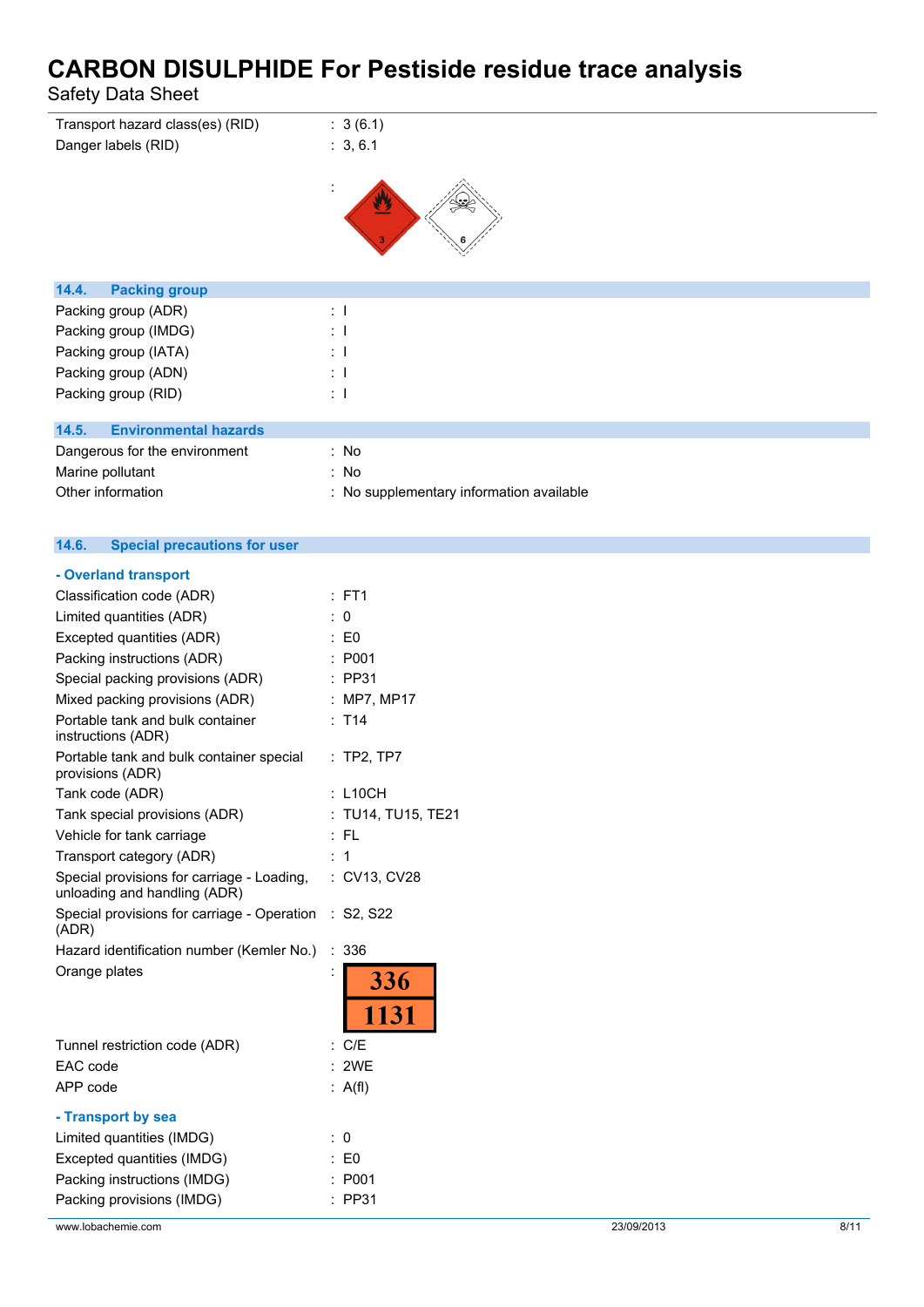Safety Data Sheet

| Tank instructions (IMDG)                                         | : T14                               |
|------------------------------------------------------------------|-------------------------------------|
| Tank special provisions (IMDG)                                   | : TP2, TP7, TP13                    |
| EmS-No. (Fire)                                                   | $\therefore$ F-E                    |
| EmS-No. (Spillage)                                               | $: S-D$                             |
| Stowage category (IMDG)                                          | $\therefore$ D                      |
| Stowage and handling (IMDG)                                      | $\therefore$ SW2                    |
| Flash point (IMDG)                                               | $\therefore$ -30°C c.c.             |
| MFAG-No                                                          | : 131                               |
| - Air transport                                                  |                                     |
| PCA Limited quantities (IATA)                                    | : Forbidden                         |
| PCA limited quantity max net quantity<br>(IATA)                  | : Forbidden                         |
| PCA packing instructions (IATA)                                  | : Forbidden                         |
| PCA max net quantity (IATA)                                      | : Forbidden                         |
| CAO packing instructions (IATA)                                  | : Forbidden                         |
| CAO max net quantity (IATA)                                      | : Forbidden                         |
| ERG code (IATA)                                                  | : 3HP                               |
| - Inland waterway transport                                      |                                     |
| Classification code (ADN)                                        | $:$ FT1                             |
| Special provisions (ADN)                                         | : 802                               |
| Limited quantities (ADN)                                         | $\therefore$ 0                      |
| Excepted quantities (ADN)                                        | $\therefore$ EO                     |
| Carriage permitted (ADN)                                         | $\therefore$ T                      |
| Equipment required (ADN)                                         | : PP, EP, EX, TOX, A                |
| Ventilation (ADN)                                                | : VE01, VE02                        |
| Number of blue cones/lights (ADN)                                | $\therefore$ 2                      |
| - Rail transport                                                 |                                     |
| Classification code (RID)                                        | : FT1                               |
| Limited quantities (RID)                                         | $\therefore$ 0                      |
| Excepted quantities (RID)                                        | $\therefore$ EO                     |
| Packing instructions (RID)                                       | : P001                              |
| Special packing provisions (RID)                                 | $:$ PP31                            |
| Mixed packing provisions (RID)                                   | : MP7, MP17                         |
| Portable tank and bulk container<br>instructions (RID)           | : T14                               |
| Portable tank and bulk container special<br>provisions (RID)     | : TP2, TP7                          |
| Tank codes for RID tanks (RID)                                   | : L10CH                             |
| Special provisions for RID tanks (RID)                           | : TU2, TU14, TU15, TU38, TE21, TE22 |
| Transport category (RID)                                         | :1                                  |
| Special provisions for carriage - Loading<br>and unloading (RID) | : CW13, CW28                        |
| Hazard identification number (RID)                               | : 336                               |

**14.7. Transport in bulk according to Annex II of MARPOL 73/78 and the IBC Code** Not applicable

**SECTION 15: Regulatory information**

**15.1. Safety, health and environmental regulations/legislation specific for the substance or mixture**

**15.1.1. EU-Regulations**

#### No REACH Annex XVII restrictions

CARBON DISULPHIDE For Pestiside residue trace analysis is not on the REACH Candidate List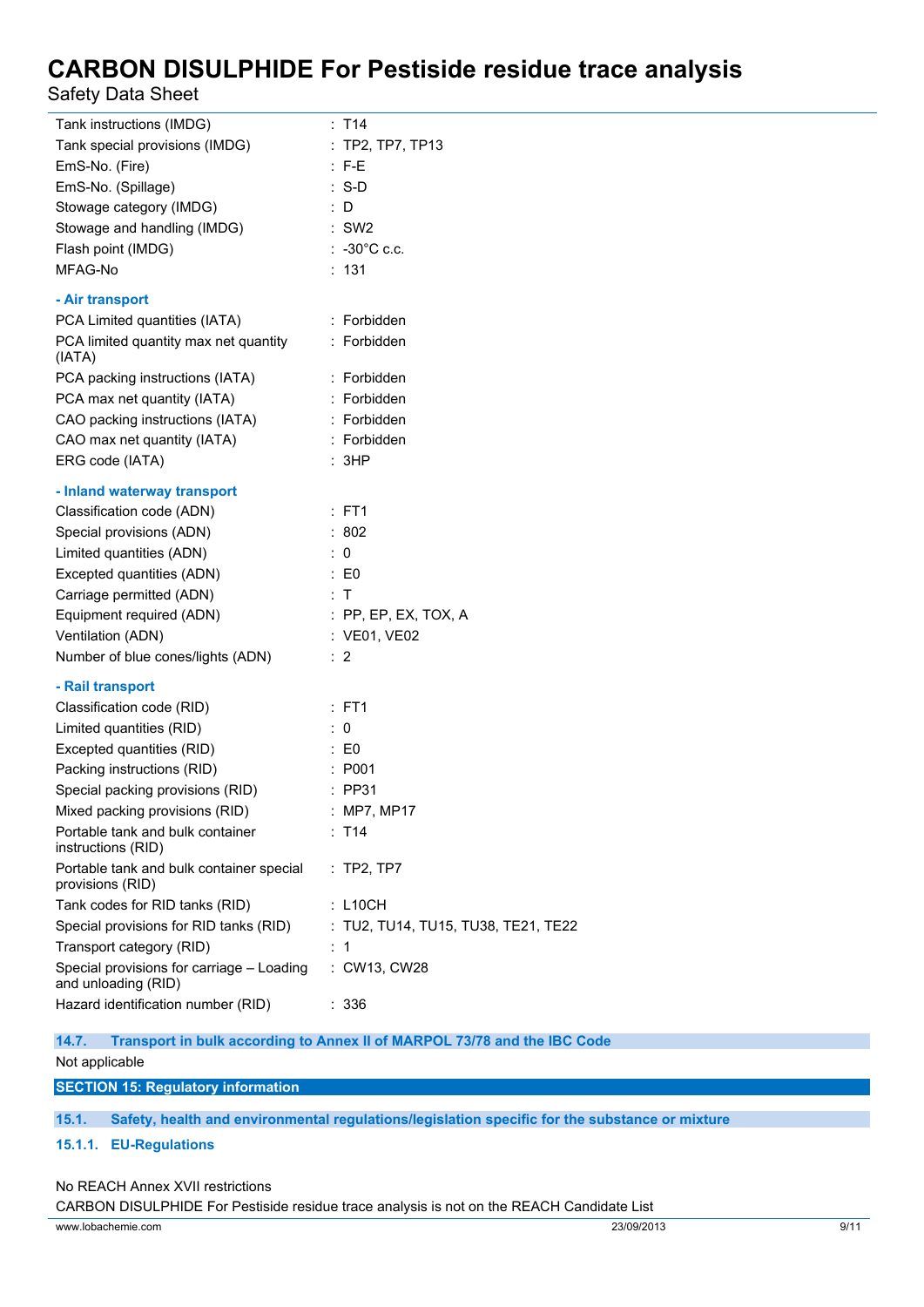Safety Data Sheet

CARBON DISULPHIDE For Pestiside residue trace analysis is not on the REACH Annex XIV List

### **15.1.2. National regulations**

| Germany                                                                        |                                                                                                                                              |
|--------------------------------------------------------------------------------|----------------------------------------------------------------------------------------------------------------------------------------------|
| AwSV/VwVwS Annex reference                                                     | : Water hazard class (WGK) 2, hazardous to water (Classification according to<br>VwVwS, Annex 2; WGK No 183)                                 |
| 12th Ordinance Implementing the Federal<br>Immission Control Act - 12. BlmSchV | : Is not subject of the 12. BlmSchV (Hazardous Incident Ordinance)                                                                           |
| <b>Denmark</b>                                                                 |                                                                                                                                              |
| <b>Classification remarks</b>                                                  | : Emergency management quidelines for the storage of flammable liquids must be<br>followed                                                   |
| Recommendations Danish Regulation                                              | : Young people below the age of 18 years are not allowed to use the product                                                                  |
|                                                                                | Pregnant/breastfeeding women working with the product must not be in direct<br>contact with the product                                      |
|                                                                                | The requirements from the Danish Working Environment Authorities regarding work<br>with carcinogens must be followed during use and disposal |

**15.2. Chemical safety assessment**

No additional information available

**SECTION 16: Other information**

### Full text of R-, H- and EUH-phrases:

| Acute Tox. 3 (Inhalation) | Acute toxicity (inhal.), Category 3                            |       |
|---------------------------|----------------------------------------------------------------|-------|
| Eye Irrit. 2              | Serious eye damage/eye irritation, Category 2                  |       |
| Flam. Liq. 2              | Flammable liquids, Category 2                                  |       |
| Skin Irrit, 2             | Skin corrosion/irritation, Category 2                          |       |
| STOT RE 1                 | Specific target organ toxicity - Repeated exposure, Category 1 |       |
| H <sub>225</sub>          | Highly flammable liquid and vapour                             |       |
| H315                      | Causes skin irritation                                         |       |
| H319                      | Causes serious eye irritation                                  |       |
| H331                      | Toxic if inhaled                                               |       |
| H372                      | Causes damage to organs through prolonged or repeated exposure |       |
| R <sub>11</sub>           | Highly flammable                                               |       |
| R <sub>23</sub>           | Toxic by inhalation                                            |       |
| R36                       | Irritating to eyes                                             |       |
| R38                       | Irritating to skin                                             |       |
| <b>R48</b>                | Danger of serious damage to health by prolonged exposure       |       |
| R <sub>62</sub>           | Possible risk of impaired fertility                            |       |
| R63                       | Possible risk of harm to the unborn child                      |       |
| www.lobachemie.com        | 23/09/2013                                                     | 10/11 |